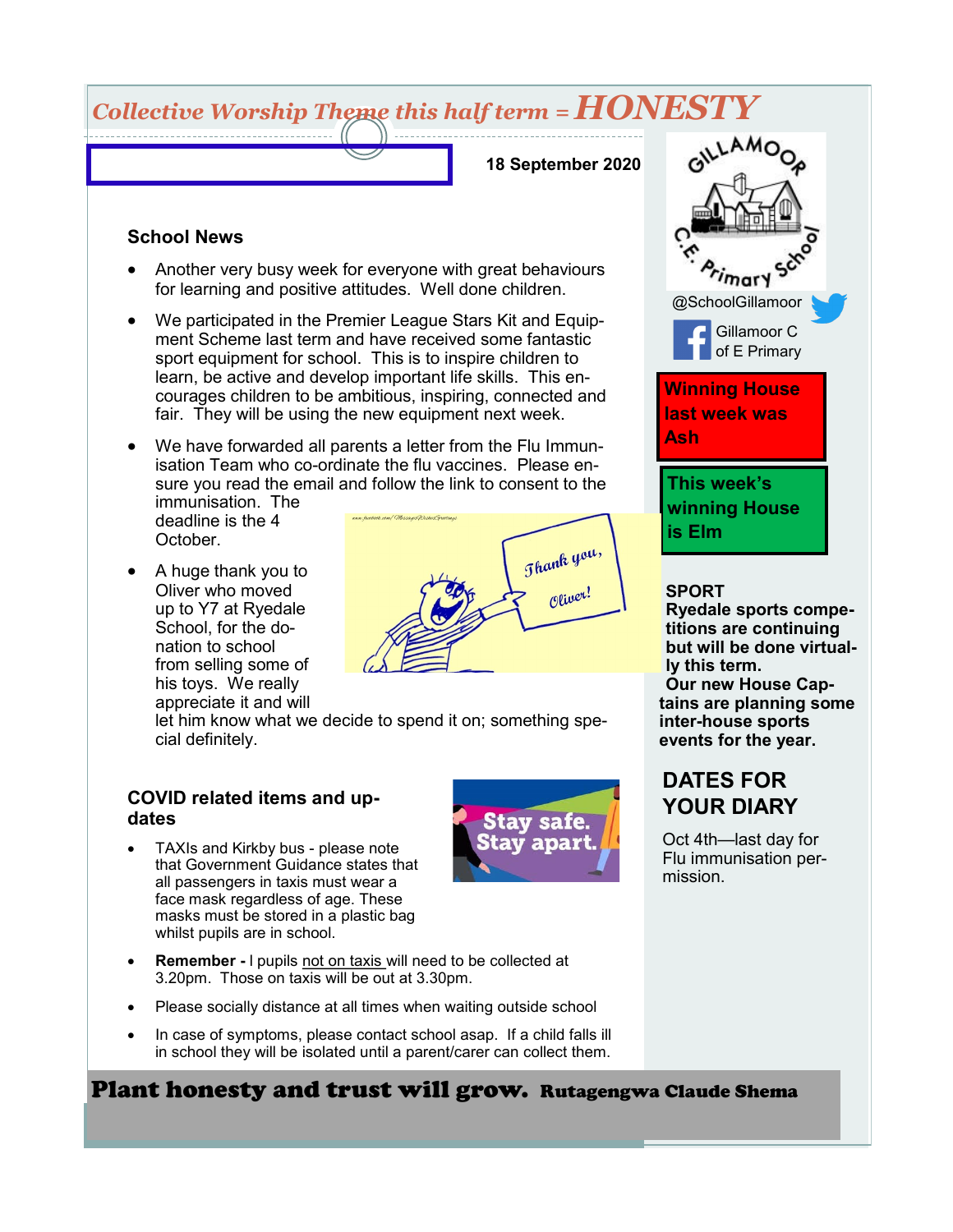## **School Lunches**

The new menu sheets have been sent home with the choices form for comple-I tion and return to school. County Caterers have increased their charges to **I** school. We have absorbed some of this cost but will need to increase the price **I** I of a school lunch to £2.55 per day.

## **TAXI from Kirkbymoorside**

The Kirkbymoorside taxi will be £1.20 per day from September.

## **Uniform**

Please ensure all uniform is named.

### **School Bags**

The cloakrooms are much less cluttered; thank you for helping by reducing the size of bags.

Please remember that children only need to bring;

- a Lunch box/bag if not having a school lunch
- their reading book and record book or planner.
- PE kit in drawstring bag (these hang well on the pegs and do not take up as much space) We will send these home on a Friday to be washed ready to return on Monday
- Swimming kit on a Monday if taking part.

If additional bags are needed for sleepovers etc. then we can accommodate these elsewhere for the day.

#### **Planners, reading record books and homework**

- Planners (juniors) or reading record books (infants) need to be taken home and brought back to school every day.
- Homework;

*Juniors* - **Friday;** spellings (test following Friday) and maths (to be in on Tuesday)

*Infants* - **Monday** - new reading book to go home (weekly changes due to **I** COVID but will enhance fluency, please read and re-read in different ways, **I** share and discuss)

**Friday;** spellings (test following Friday)

### **Times Tables Rock Stars**

All children have logins for the TT Rock Stars site that they can access at home. Please encourage them to practise; it's great fun so take a look your selves too!



#### **Staff Training**

#### **School Lunches**

Week beginning 21 September is menu week 3



#### THUNK of the week

## **Can a dog be kind?**

(A thunk is a question that makes you think; it may or may not have a correct answer but gets the brain cells working!)

Thunks are great for family debates!